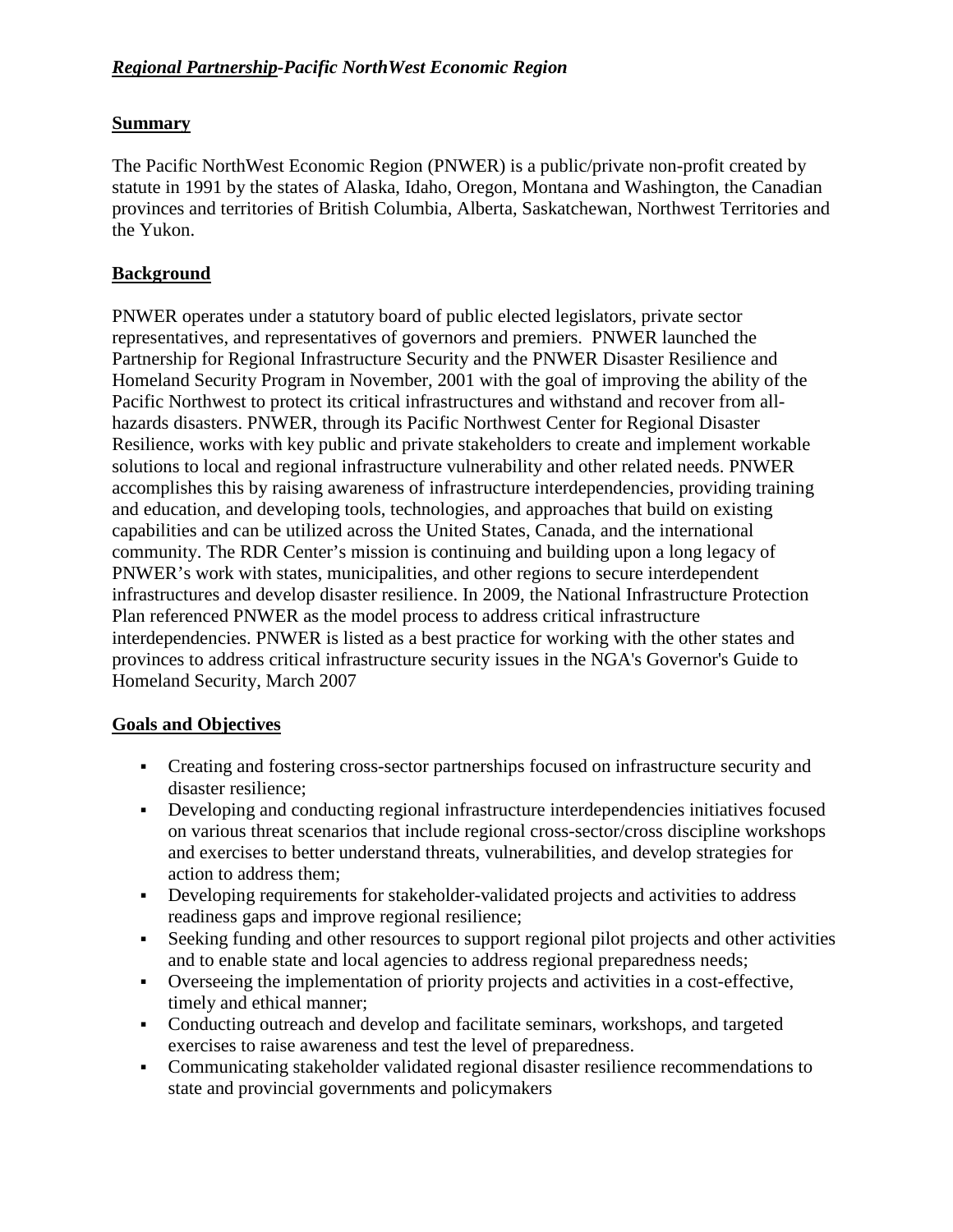### **Description**

#### Regional Critical Infrastructure Protection Workgroup

PNWER conducts quarterly conference calls with the CIP managers from the PNWER Member jurisdiction states and provinces. This interstate, cross-border forum has generated an open forum to discuss key issues that impact the region.

#### NorthWest Warning Alert and Response (NWWARN)

NWWARN is a regional communication tool available for cross sector critical infrastructure communications. The web-based system provides information from trusted sources to protect critical infrastructure systems and ultimately the public. The platform is capable of providing early warning messaging and two-way situational awareness before and during a disaster. Please visit www.nwwarn.org to learn more about what the system can provide to critical infrastructures. PNWER has led this effort for over 8 years in cooperation with DHS, FBI, FEMA, Washington State Fusion Center and private sector infrastructure partners.

#### Puget Sound Partnership for Regional Security Program

The Puget Sound Partnership for Regional Security with PNWER to conduct a Seminar with regional critical infrastructure owners and operators. The Seminar focused on transportation, supply chain and freight resiliency; developing a regional information sharing and analysis capability; pandemic and biological event resilience. In 2010 the focus will be on a workshop and seminars for critical infrastructure owners and operators in the Puget Sound area. The outcomes from these events will be shared with the region's CIP managers.

#### Blue Cascades Interdependencies Exercises

PNWER has organized six critical infrastructure interdependencies exercises over the past eight years. Each exercise was designed by the stakeholders and reflected regional concerns (terrorism, cyber security, natural disaster, pandemic flu, supply chain resilience, public health and flooding). An integrated Action Plan was created based on the findings and recommendations of the exercises. Numerous projects from the Action Plan are currently underway.

#### Comprehensive Community Bio-Event Resilience (CCBER) Project

The Pacific Northwest Economic Region's Center for Regional Disaster Resilience and Puget Sound stakeholder organizations are working with the Office of Health Affairs, U.S. Department of Homeland Security/Science and Technology Division to develop a Comprehensive Community Bio-Event Resilience (CCBER) Project. The Pilot Project assists in the development of a national bio-defense architecture by serving as a model for communities and broader regions nation-wide to integrate the private sector, non-profits, and public institutions into preparedness planning for pandemics, bio-attacks, and other major health hazards.

### NorthWest Alliance for Cyber Security (NWACS)

PNWER serves as the Secretariat for NWACS, which was formed after Blue Cascades II (September 2004). The mission of NWACS is to improve and maximize the cyber resilience of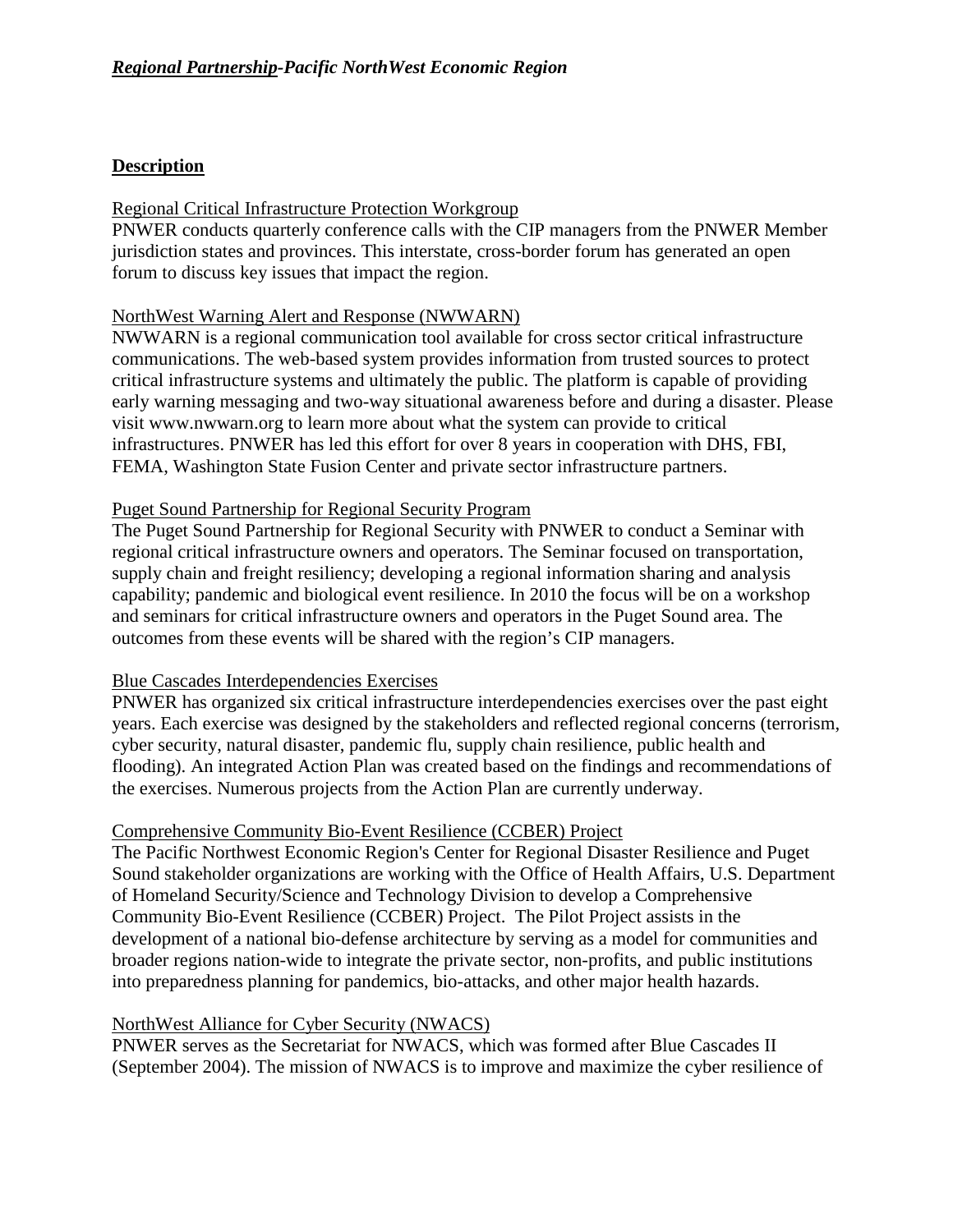## *Regional Partnership-Pacific NorthWest Economic Region*

the Puget Sound region by maximizing opportunities and communications between local, regional and federal organizations, and enterprises.

#### WashingtonFIRST

PNWER assists regional stakeholders from the financial sector that participate in the WashingtonFIRST consortium. PNWER provides support and input for the quarterly meetings. With over 75 organizations, WashingtonFIRST is engaged with several financial organizations across the region.

#### Current Committee Involvement

- FEMA Region X Regional Advisory Council (RAC)
- U.S. Department of Homeland Security Regional Consortium Coordination Council (RCCC)
- Washington State Infrastructure Protection Subcommittee (IPSC)
- Washington Region 6 Critical Infrastructure Protection Workgroup
- Regional Catastrophic Preparedness Program
- Puget Sound Partnership for Regional Infrastructure Security
- NorthWest Warning, Alert and Response Network (NWWARN)
- 2010 Olympic Security Taskforce
- NorthWest Alliance for Cyber Security (NWACS)
- Statewide Preparedness for Philanthropic Sector Taskforce

### **Requirements for Success**

PNWER is a public-private partnership that facilitates regional resilience collaboration between all levels of government and the private sector with a focus on regional economic development

#### **Resources**

PNWER posts best practices, summaries and after action plans from events on [http://www.regionalresilience.org/.](http://www.fema.gov/goodbye/goodbye.jsp?url=%20http://www.regionalresilience.org/)

### **Training and Exercises**

PNWER has organized six critical infrastructure interdependencies exercises over the past eight years. Each exercise was designed by the stakeholders and reflected regional concerns (terrorism, cyber security, natural disaster, pandemic flu, supply chain resilience, public health and flooding). An integrated Action Plan was created based on the findings and recommendations of the exercises. Numerous projects from the Action Plan are currently underway. PNWER has also supported or partnered with regional stakeholders on Seminars, Workshops, and Exercises.